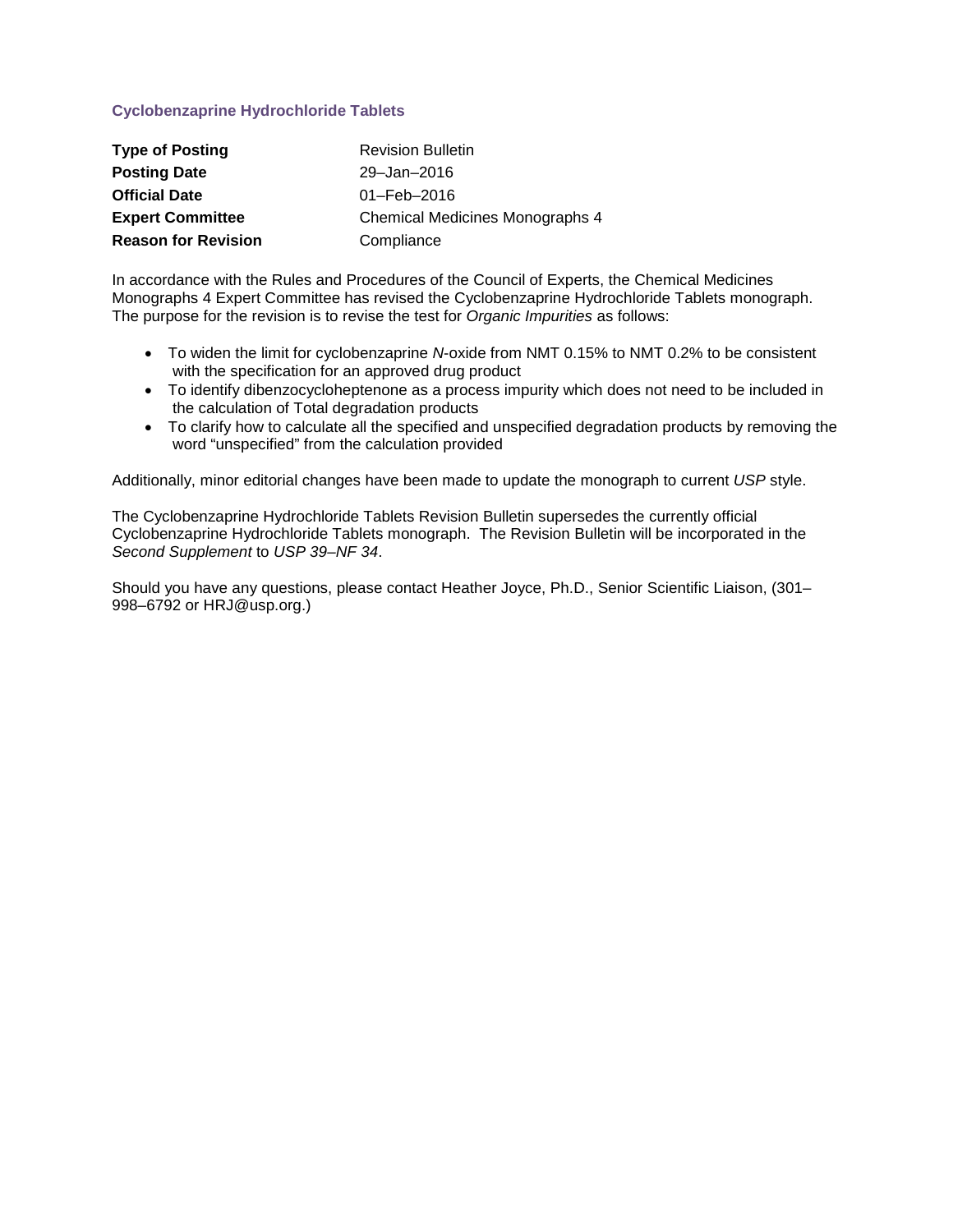# **Cyclobenzaprine Hydrochloride Tablets Cyclobenzaprine Hydrochloride Tablets** (mg/mL)

Cyclobenzaprine Hydrochloride Tablets contain NLT 90.0% **PERFORMANCE TESTS** and NMT 110.0% of the labeled amount of cyclobenzaprine hydrochloride (C<sub>20</sub>H<sub>21</sub>N · HCl). **Change to read:** 

- 
- **DENTIFICATION**<br>  **A. INFRARED ABSORPTION** (197M)<br>  **A. INFRARED ABSORPTION** (197M)<br>
Sample: Transfer an amount equivalent to 50 mg of<br>
cyclobenzaprine hydrochloride from a quantity of finely<br>
Time: 30 min cyclobenzaprine hydrochloride from a quantity of finely<br>powdered Tablets to a small flask. Add 10 mL of meth-<br>ylene chloride, swirl to dissolve, and filter. Evaporate<br>the clear filtrate to about 5 mL, transfer to a centrif

• **B.** The retention time of the major peak of the Sample<br>solution corresponds to that of the Standard solution, as<br>obtained in the Assay.<br>**Analysis** Analysis<br>**Analysis** Analysis

### **PROCEDURE**

**Buffer:** 11.4 g/L of ammonium acetate in water. Adjust cycloberize with ammonium hydroxide to a pH of 7.2. **Mobile phase:** Methanol and *Buffer* (65:35)<br>**Standard solution:** 0.2 mg/mL of USP<br>Cyclobenzaprine Hydrochloride RS in *Mobile phase*. Cyclopenzaprine Hydrochloride RS in Mobile phase.<br>
Sample solution: Nominally 0.2 mg/mL of<br>
Sample solution: Nominally 0.2 mg/mL of<br>
cyclobenzaprine hydrochloride from NLT 20 finely<br>
powdered Tablets in Mobile phase prepa

- 
- **<sup>U</sup>NIFORMITY OF DOSAGE UNITS** 〈**905**〉**:** Meet the **Chromatographic system** requirements (See *Chromatography* 〈621〉*, System Suitability*.)

**Detector:** UV 226 nm

**Column:** 4.6-mm × 25-cm; 5-µm packing L7 **Column temperature:** *Change to read:* 30°

**Flow rate:** 1 mL/min

**CORGANIC IMPURITIES**<br> **Injection volume:** 10 µL<br> **System suitability CORGANIC IMPURITIES** 

**Sample:** *Standard solution*<br>**Suitability requirements** 

**Samples:** *Standard solution* and *Sample solution <sup>p</sup>hase* Calculate the percentage of the labeled amount of **Sample solution:** Nominally 400 µg/mL of Calculate the percentage of the labeled amount of **Sample solution:** Nominally 400 µg/mL of cyclobenzaprine hydrochloride from NLT cyclobenzaprine hydrochloride ( $C_{20}H_{21}N \cdot HCl$ ) in the

$$
\text{Result} = (r_{\text{U}}/r_{\text{s}}) \times (C_{\text{s}}/C_{\text{U}}) \times 100
$$

- 
- 
- 
- = concentration of USP Cyclobenzaprine the supernatant.<br>
Hydrochloride RS in the *Standard solution* **Chromatographic system** Hydrochloride RS in the *Standard solution*<br>(mg/mL)

 $C_U$  = nominal concentration of cyclobenzaprine hydrochloride in the *Sample solution* 

**Acceptance criteria:** 90.0%–110.0% **DEFINITION**

**IDENTIFICATION** • DISSOLUTION  $\langle 711 \rangle$ 

Experimental conditions of ether, and air-dry.<br>
portions of ether, and air-dry.<br> **Acceptance criteria:** Meet the requirements (See Ultraviolet-Visible Spectroscopy (857).)<br> **A.** The retention time of the major peak of the

**Samples:** *Sample solution* and *Standard solution*<br> **• PROCEDURE** Calculate the percentage of the labeled amount of • Calculate the percentage of the labeled amount of • **PROCEDURE Puffor:** 114 all of • **procentium** ac

$$
Result = (A_U/A_S) \times C_S \times V \times (1/L) \times 100
$$

- 
- -
- 
- 
- 
- 

### **IMPURITIES**

•

**Buffer** and **Mobile phase:** Proceed as directed in the *Assav*.

**Suitability requirements Standard solution:** 0.6 <sup>µ</sup>g/mL each of USP **Tailing factor:** NMT 2.0<br>**Tailing factor:** NMT 2.0 Cyclobenzaprine Hydrochloride RS, USP<br>Relative standard deviation: NMT 0.85% Cyclobenzaprine Related Compound A I **Cyclobenzaprine Related Compound A RS, and USP Analysis** Cyclobenzaprine Related Compound B RS in *Mobile*

portion of Tablets taken: powdered Tablets in *Mobile phase* prepared as follows. Transfer a suitable amount of the powder to a suitable Result = (*<sup>r</sup>* volumetric flask. Add 75% of the flask volume of *Mo- <sup>U</sup>*/*<sup>r</sup>S*) × (*CS*/*CU*) ×<sup>100</sup> *bile phase*, and sonicate for 30 min. Allow the solution *r*<sub>*U*</sub> = peak response from the *Sample solution* to cool to room temperature, and then dilute with *Mo-*<br> *r*<sub>*I*</sub> = peak response from the *Standard solution* bile phase to volume. Centrifuge the solution, and use *r*<sub>S</sub> = peak response from the *Standard solution bile phase* to volume. Centrifuge the solution, and use  $C_5$  = concentration of USP Cyclobenzaprine **the supermatant**.

(mg/mL) (See *Chromatography* 〈621〉*, System Suitability*.)